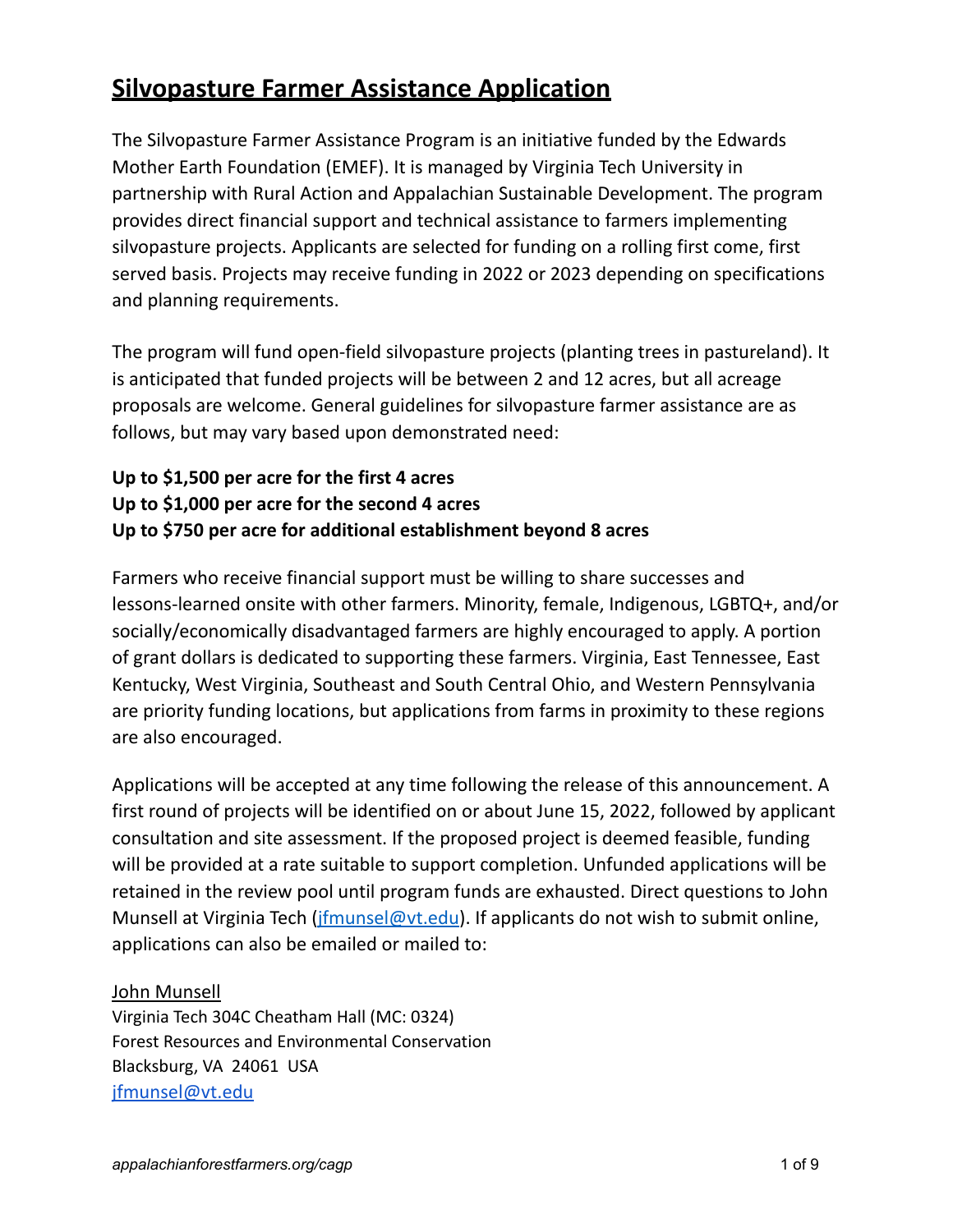**Application Form** (This application consists of 4 sections and 1 budget worksheet)

# Section 1 - Contact Information

| Name     |
|----------|
|          |
|          |
|          |
|          |
|          |
|          |
|          |
|          |
|          |
|          |
| Zip Code |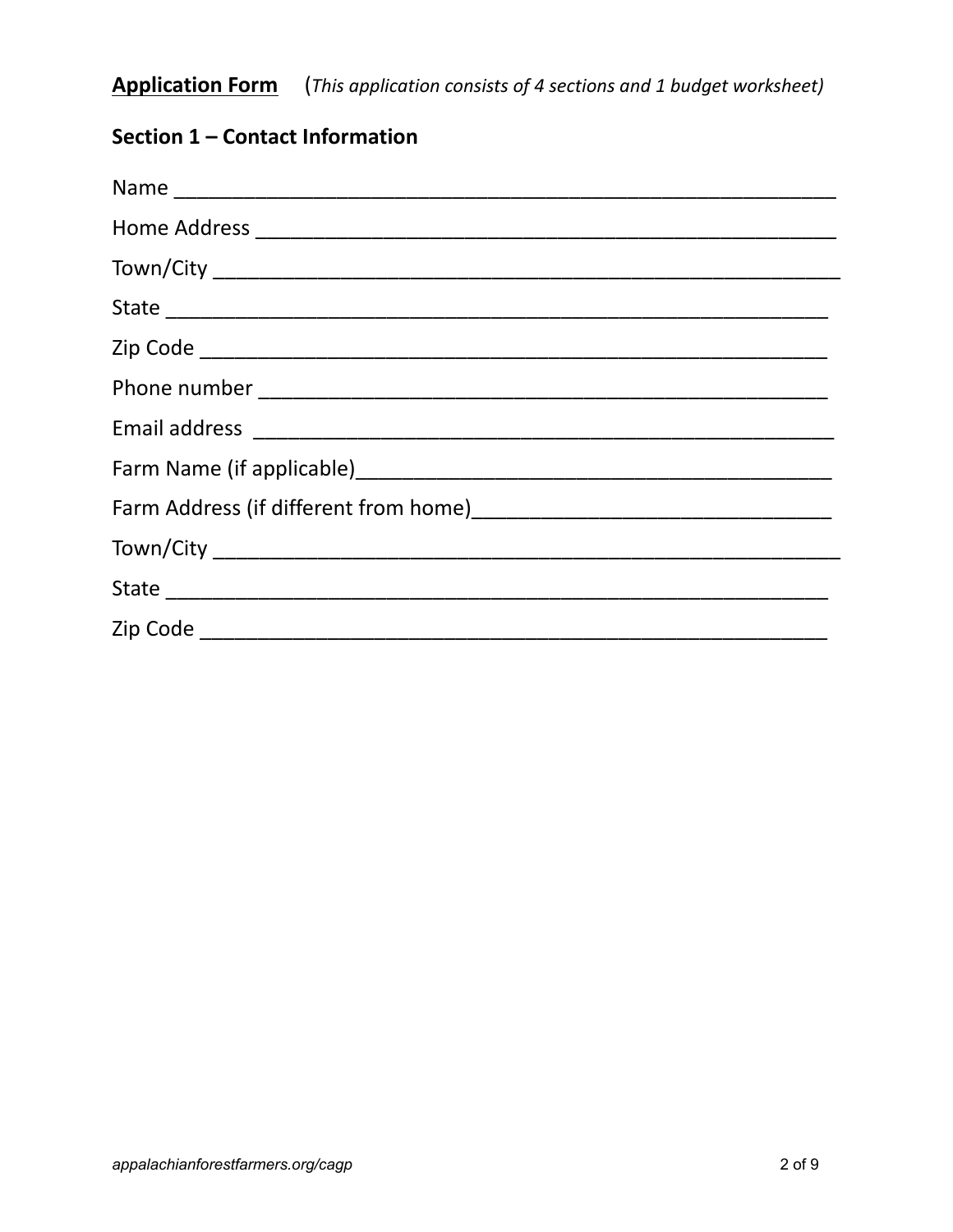# **Section 2 – Silvopasture Project Information** (12 questions)

For the purposes of this application, **Silvopasture** is defined as planting trees in pastureland to provide shade for animals, manage forage, and grow additional timber or non-timber products. Funds may be used to prepare sites, purchase planting stock, rent equipment, acquire and install tree protection, and pay contractors. Funding will not be provided to buy or treat animals, pay for producer time, thin woodlands, or buy large equipment (e.g., augers, all-terrain vehicles, scalpers, tractors). Learn more about silvopasture: [https://www.fs.usda.gov/nac/practices/silvopasture.php.](https://www.fs.usda.gov/nac/practices/silvopasture.php)

Answer the following questions to the best of your ability.

- 1. Why do you want to apply for silvopasture funding? (Check all that apply)
	- $\Box$  Provide shade for my livestock
	- $\Box$  Provide fodder for my livestock
	- Grow timber
	- **Grow non-timber products (fruits, nuts, or pods, mushroom logs, etc.)**

\_\_\_\_\_\_\_\_\_\_\_\_\_\_\_\_\_\_\_\_\_\_\_\_\_\_\_\_\_\_\_\_\_\_\_\_\_\_\_\_\_\_\_\_\_\_\_\_\_\_\_\_\_\_\_\_\_ \_\_\_\_\_\_\_\_\_\_\_\_\_\_\_\_\_\_\_\_\_\_\_\_\_\_\_\_\_\_\_\_\_\_\_\_\_\_\_\_\_\_\_\_\_\_\_\_\_\_\_\_\_\_\_\_\_ \_\_\_\_\_\_\_\_\_\_\_\_\_\_\_\_\_\_\_\_\_\_\_\_\_\_\_\_\_\_\_\_\_\_\_\_\_\_\_\_\_\_\_\_\_\_\_\_\_\_\_\_\_\_\_\_\_ \_\_\_\_\_\_\_\_\_\_\_\_\_\_\_\_\_\_\_\_\_\_\_\_\_\_\_\_\_\_\_\_\_\_\_\_\_\_\_\_\_\_\_\_\_\_\_\_\_\_\_\_\_\_\_\_\_

- Reduce soil loss
- $\Box$  Improve how the farm looks
- $\Box$  Trade in carbon or water quality markets
- Other, please explain below

2. Do you currently manage livestock or poultry underneath trees and/or shrubs you have planted? (check only one)

 $\Box$  Yes  $\Box$  No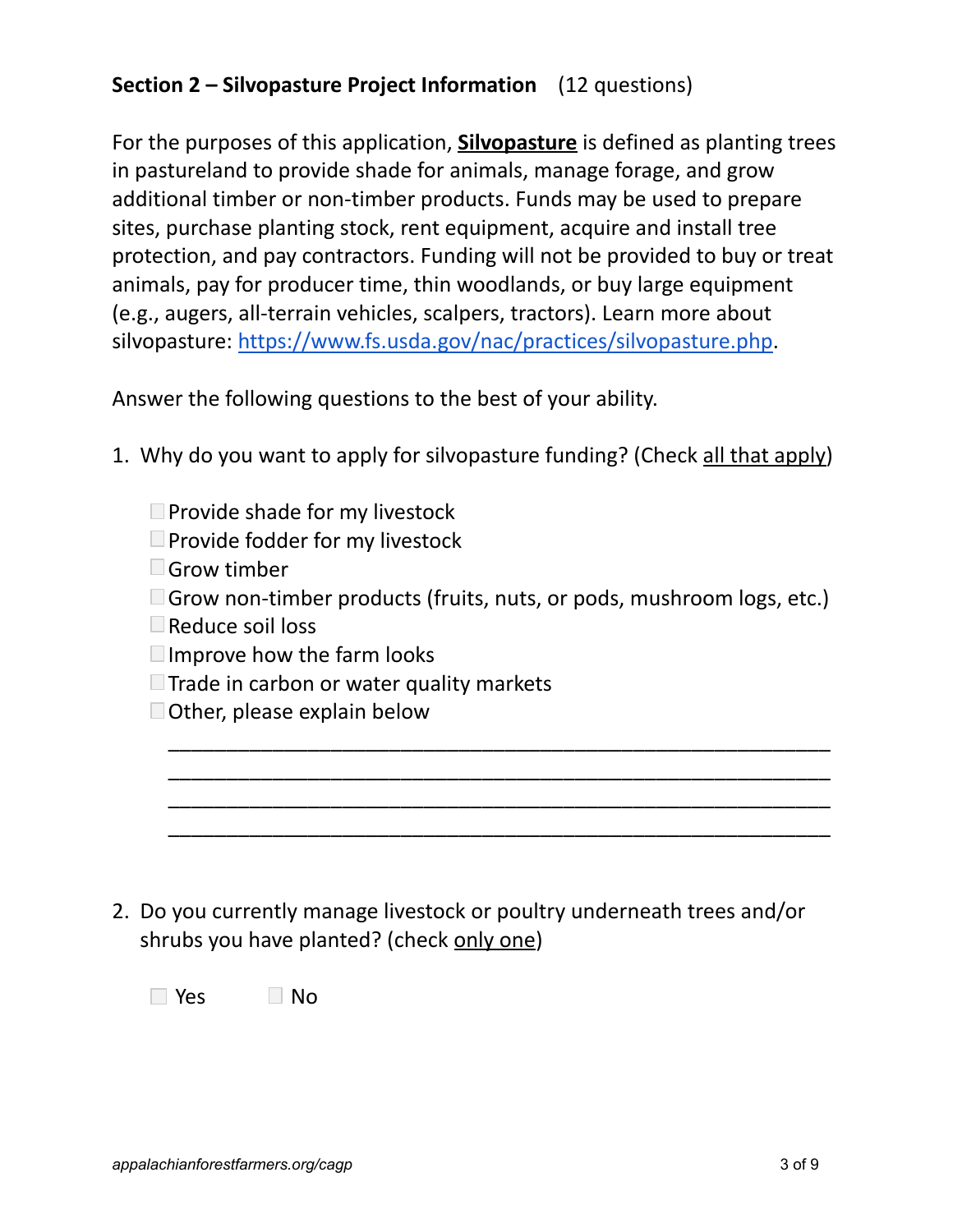#### 3. How many acres would you like to plant in silvopasture?

(Keep in mind up to \$1,500 per acre is available for the first 4 acres and up to \$1,000 per acre for the *second 4 acres. Up to \$750 per acre is available for any additional acreage beyond 8. Projects are expected to be between 2-12 acres, but larger acreage is possible.*)

\_\_\_\_\_\_\_\_\_ Acres

4. List the trees and/or shrubs you would like to plant in your silvopasture.

\_\_\_\_\_\_\_\_\_\_\_\_\_\_\_\_\_\_\_\_\_\_\_\_\_\_\_\_\_\_\_\_\_\_\_\_\_\_\_\_\_\_\_\_\_\_\_\_\_\_\_\_\_\_\_\_\_\_\_ \_\_\_\_\_\_\_\_\_\_\_\_\_\_\_\_\_\_\_\_\_\_\_\_\_\_\_\_\_\_\_\_\_\_\_\_\_\_\_\_\_\_\_\_\_\_\_\_\_\_\_\_\_\_\_\_\_\_\_ \_\_\_\_\_\_\_\_\_\_\_\_\_\_\_\_\_\_\_\_\_\_\_\_\_\_\_\_\_\_\_\_\_\_\_\_\_\_\_\_\_\_\_\_\_\_\_\_\_\_\_\_\_\_\_\_\_\_\_

5. Where would you like to establish silvopasture on the property you own or lease? (*Please be as specific as possible and provide images as part of your supporting documentation.*)

\_\_\_\_\_\_\_\_\_\_\_\_\_\_\_\_\_\_\_\_\_\_\_\_\_\_\_\_\_\_\_\_\_\_\_\_\_\_\_\_\_\_\_\_\_\_\_\_\_\_\_\_\_\_\_\_\_\_\_ \_\_\_\_\_\_\_\_\_\_\_\_\_\_\_\_\_\_\_\_\_\_\_\_\_\_\_\_\_\_\_\_\_\_\_\_\_\_\_\_\_\_\_\_\_\_\_\_\_\_\_\_\_\_\_\_\_\_\_ \_\_\_\_\_\_\_\_\_\_\_\_\_\_\_\_\_\_\_\_\_\_\_\_\_\_\_\_\_\_\_\_\_\_\_\_\_\_\_\_\_\_\_\_\_\_\_\_\_\_\_\_\_\_\_\_\_\_\_ \_\_\_\_\_\_\_\_\_\_\_\_\_\_\_\_\_\_\_\_\_\_\_\_\_\_\_\_\_\_\_\_\_\_\_\_\_\_\_\_\_\_\_\_\_\_\_\_\_\_\_\_\_\_\_\_\_\_\_ \_\_\_\_\_\_\_\_\_\_\_\_\_\_\_\_\_\_\_\_\_\_\_\_\_\_\_\_\_\_\_\_\_\_\_\_\_\_\_\_\_\_\_\_\_\_\_\_\_\_\_\_\_\_\_\_\_\_\_ \_\_\_\_\_\_\_\_\_\_\_\_\_\_\_\_\_\_\_\_\_\_\_\_\_\_\_\_\_\_\_\_\_\_\_\_\_\_\_\_\_\_\_\_\_\_\_\_\_\_\_\_\_\_\_\_\_\_\_ \_\_\_\_\_\_\_\_\_\_\_\_\_\_\_\_\_\_\_\_\_\_\_\_\_\_\_\_\_\_\_\_\_\_\_\_\_\_\_\_\_\_\_\_\_\_\_\_\_\_\_\_\_\_\_\_\_\_\_ \_\_\_\_\_\_\_\_\_\_\_\_\_\_\_\_\_\_\_\_\_\_\_\_\_\_\_\_\_\_\_\_\_\_\_\_\_\_\_\_\_\_\_\_\_\_\_\_\_\_\_\_\_\_\_\_\_\_\_

6. Which tree and/or shrub products do you hope to sell, if any, from your silvopasture (raw material, value-added)?

\_\_\_\_\_\_\_\_\_\_\_\_\_\_\_\_\_\_\_\_\_\_\_\_\_\_\_\_\_\_\_\_\_\_\_\_\_\_\_\_\_\_\_\_\_\_\_\_\_\_\_\_\_\_\_\_\_\_\_\_ \_\_\_\_\_\_\_\_\_\_\_\_\_\_\_\_\_\_\_\_\_\_\_\_\_\_\_\_\_\_\_\_\_\_\_\_\_\_\_\_\_\_\_\_\_\_\_\_\_\_\_\_\_\_\_\_\_\_\_\_ \_\_\_\_\_\_\_\_\_\_\_\_\_\_\_\_\_\_\_\_\_\_\_\_\_\_\_\_\_\_\_\_\_\_\_\_\_\_\_\_\_\_\_\_\_\_\_\_\_\_\_\_\_\_\_\_\_\_\_\_

7. Where and when do you intend to get tree and/or shrub planting stock for your silvopasture? When would you like to start preparing to plant, and how will you protect your planting? (*Funding program ends in December 2023.*)

\_\_\_\_\_\_\_\_\_\_\_\_\_\_\_\_\_\_\_\_\_\_\_\_\_\_\_\_\_\_\_\_\_\_\_\_\_\_\_\_\_\_\_\_\_\_\_\_\_\_\_\_\_\_\_\_\_\_\_ \_\_\_\_\_\_\_\_\_\_\_\_\_\_\_\_\_\_\_\_\_\_\_\_\_\_\_\_\_\_\_\_\_\_\_\_\_\_\_\_\_\_\_\_\_\_\_\_\_\_\_\_\_\_\_\_\_\_\_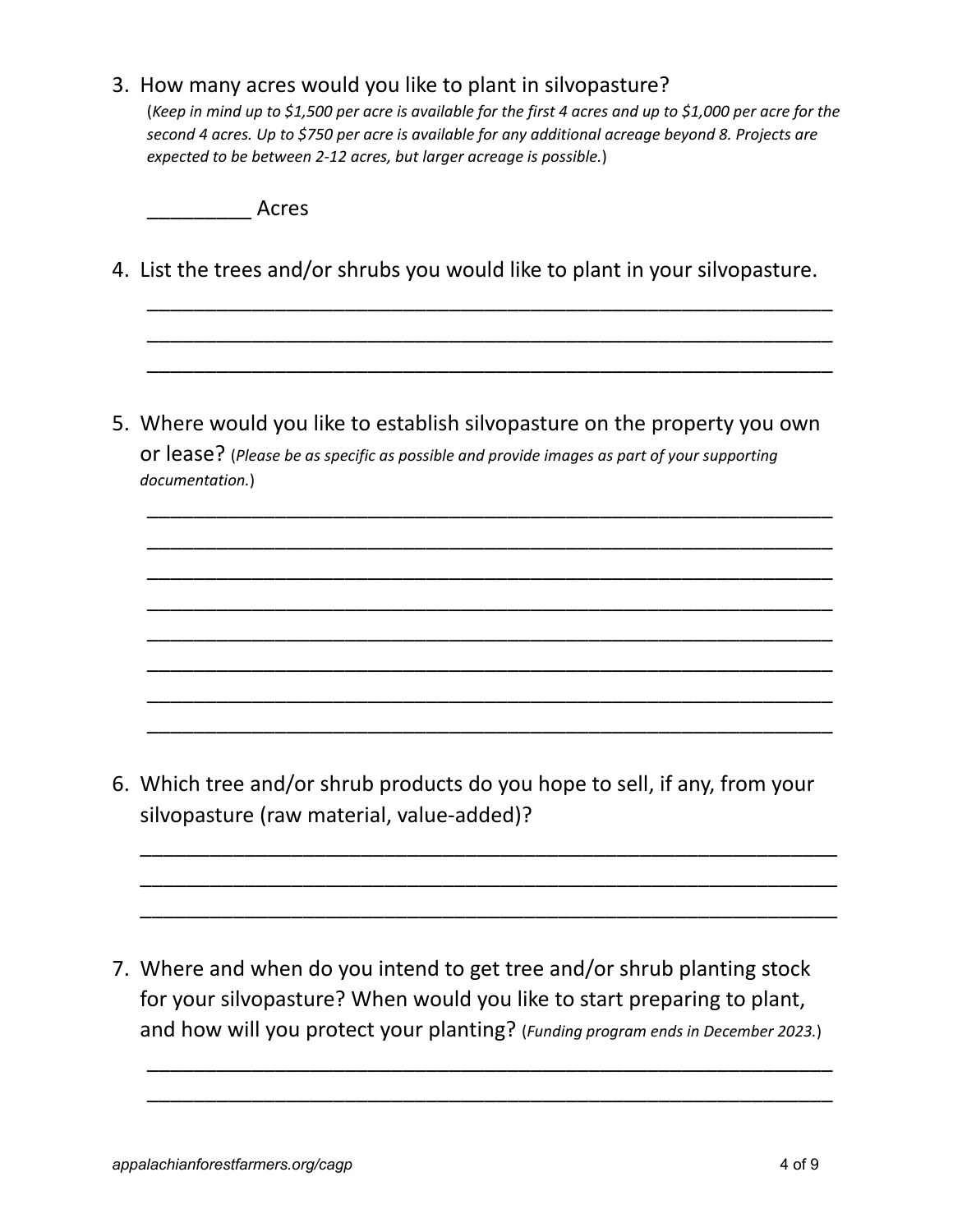| Are there any special conservation or water access concerns or notential |
|--------------------------------------------------------------------------|

8. Are there any special conservation or water access concerns or potential restrictions that may affect the long-term success of your silvopasture? For example, conservation easements or protected areas, limited or no water access, lease arrangements, or rare or endangered species.

 $\Box$  Yes  $\Box$  No

If yes, explain the concern(s) and your plan for managing these issues to ensure they do not affect project success?

9. How many years of experience do you have with livestock/poultry production?

Vears of experience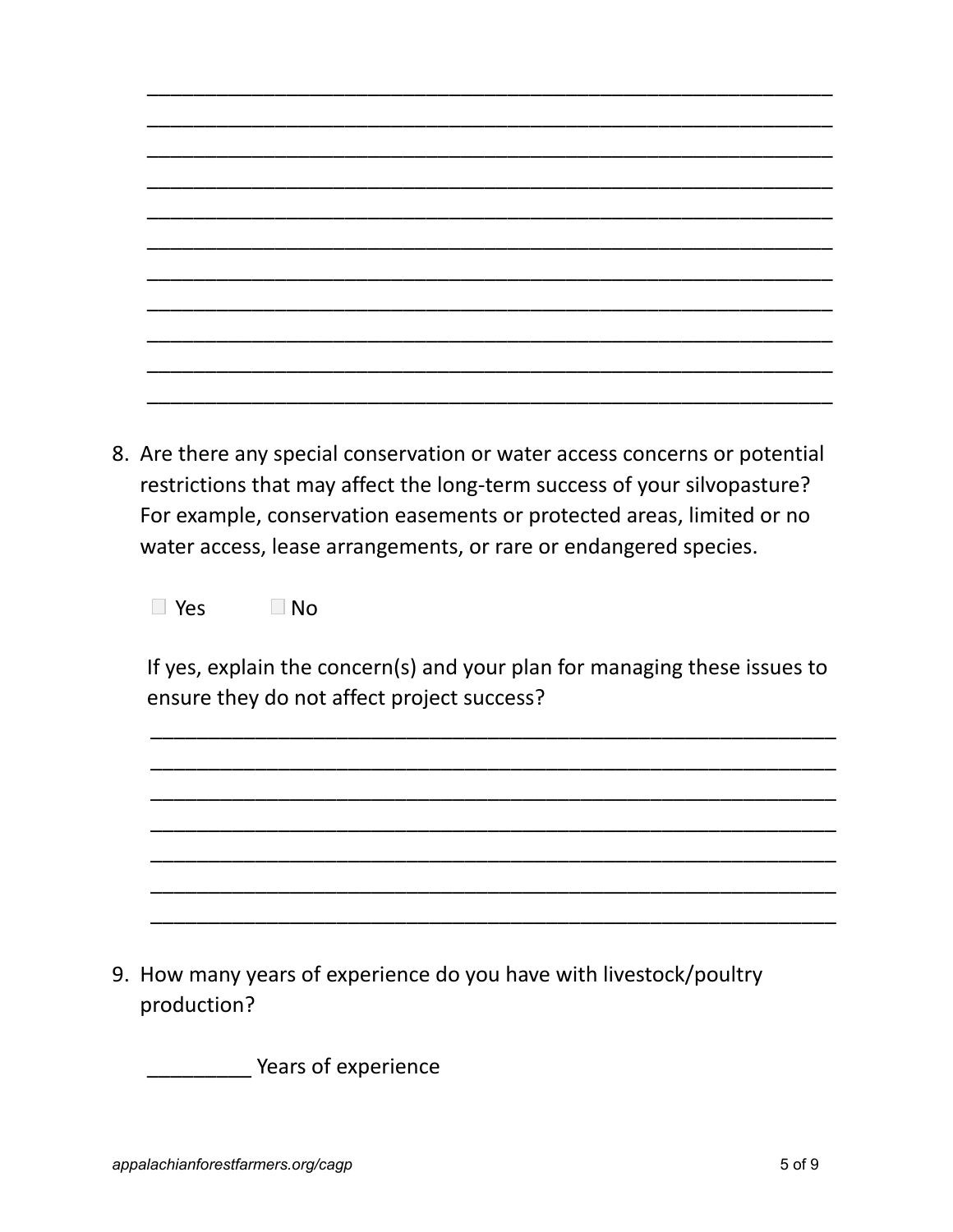- 10. How do you plan to integrate livestock/poultry into the silvopasture you establish? (check all that apply)
	- $\Box$  Permanently raise animals in the silvopasture
	- $\Box$  Regularly rotate animals between the silvopasture and open pastures
	- $\Box$  Turn out animals in the silvopasture when needed to reduce pressure on open pastures and/or protect animals from harsh weather Other\_\_\_\_\_\_\_\_\_\_\_\_\_\_\_\_\_\_\_\_\_\_\_\_\_\_\_\_\_\_\_\_\_\_\_\_\_\_\_\_\_\_\_\_\_\_\_\_\_\_\_\_

\_\_\_\_\_\_\_\_\_\_\_\_\_\_\_\_\_\_\_\_\_\_\_\_\_\_\_\_\_\_\_\_\_\_\_\_\_\_\_\_\_\_\_\_\_\_\_\_\_\_\_\_\_\_\_\_\_\_\_ \_\_\_\_\_\_\_\_\_\_\_\_\_\_\_\_\_\_\_\_\_\_\_\_\_\_\_\_\_\_\_\_\_\_\_\_\_\_\_\_\_\_\_\_\_\_\_\_\_\_\_\_\_\_\_\_\_\_\_ \_\_\_\_\_\_\_\_\_\_\_\_\_\_\_\_\_\_\_\_\_\_\_\_\_\_\_\_\_\_\_\_\_\_\_\_\_\_\_\_\_\_\_\_\_\_\_\_\_\_\_\_\_\_\_\_\_\_\_

11. Which tree and/or shrub products do you hope to sell, if any, from your silvopasture (raw material, value-added)?

12. Explain how your silvopasture will benefit your farm, livelihood, and community.

\_\_\_\_\_\_\_\_\_\_\_\_\_\_\_\_\_\_\_\_\_\_\_\_\_\_\_\_\_\_\_\_\_\_\_\_\_\_\_\_\_\_\_\_\_\_\_\_\_\_\_\_\_\_\_\_\_\_\_\_ \_\_\_\_\_\_\_\_\_\_\_\_\_\_\_\_\_\_\_\_\_\_\_\_\_\_\_\_\_\_\_\_\_\_\_\_\_\_\_\_\_\_\_\_\_\_\_\_\_\_\_\_\_\_\_\_\_\_\_\_ \_\_\_\_\_\_\_\_\_\_\_\_\_\_\_\_\_\_\_\_\_\_\_\_\_\_\_\_\_\_\_\_\_\_\_\_\_\_\_\_\_\_\_\_\_\_\_\_\_\_\_\_\_\_\_\_\_\_\_\_ \_\_\_\_\_\_\_\_\_\_\_\_\_\_\_\_\_\_\_\_\_\_\_\_\_\_\_\_\_\_\_\_\_\_\_\_\_\_\_\_\_\_\_\_\_\_\_\_\_\_\_\_\_\_\_\_\_\_\_\_ \_\_\_\_\_\_\_\_\_\_\_\_\_\_\_\_\_\_\_\_\_\_\_\_\_\_\_\_\_\_\_\_\_\_\_\_\_\_\_\_\_\_\_\_\_\_\_\_\_\_\_\_\_\_\_\_\_\_\_\_ \_\_\_\_\_\_\_\_\_\_\_\_\_\_\_\_\_\_\_\_\_\_\_\_\_\_\_\_\_\_\_\_\_\_\_\_\_\_\_\_\_\_\_\_\_\_\_\_\_\_\_\_\_\_\_\_\_\_\_\_ \_\_\_\_\_\_\_\_\_\_\_\_\_\_\_\_\_\_\_\_\_\_\_\_\_\_\_\_\_\_\_\_\_\_\_\_\_\_\_\_\_\_\_\_\_\_\_\_\_\_\_\_\_\_\_\_\_\_\_\_ \_\_\_\_\_\_\_\_\_\_\_\_\_\_\_\_\_\_\_\_\_\_\_\_\_\_\_\_\_\_\_\_\_\_\_\_\_\_\_\_\_\_\_\_\_\_\_\_\_\_\_\_\_\_\_\_\_\_\_\_ \_\_\_\_\_\_\_\_\_\_\_\_\_\_\_\_\_\_\_\_\_\_\_\_\_\_\_\_\_\_\_\_\_\_\_\_\_\_\_\_\_\_\_\_\_\_\_\_\_\_\_\_\_\_\_\_\_\_\_\_ \_\_\_\_\_\_\_\_\_\_\_\_\_\_\_\_\_\_\_\_\_\_\_\_\_\_\_\_\_\_\_\_\_\_\_\_\_\_\_\_\_\_\_\_\_\_\_\_\_\_\_\_\_\_\_\_\_\_\_\_ \_\_\_\_\_\_\_\_\_\_\_\_\_\_\_\_\_\_\_\_\_\_\_\_\_\_\_\_\_\_\_\_\_\_\_\_\_\_\_\_\_\_\_\_\_\_\_\_\_\_\_\_\_\_\_\_\_\_\_\_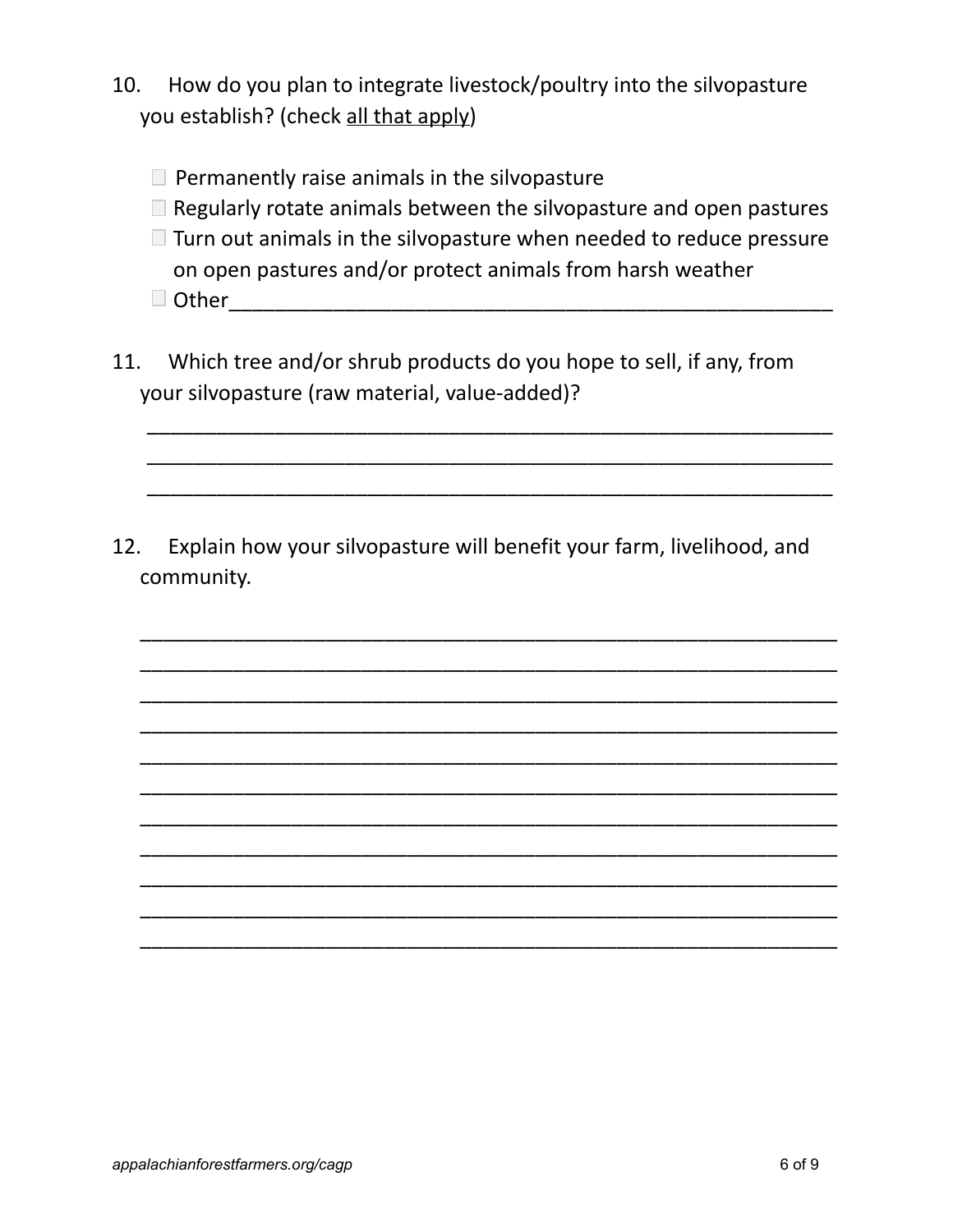### **Section 3 – Peer-to-Peer Learning Commitment**

EMEF financial assistance recipients will join a peer-to-peer demonstration network known as an Agroforestry Regional Knowledge (ARK) Exchange. If you are selected to receive EMEF assistance and accept funding, you must agree to share your successes and lessons learned at least once with other farmers in the ARK Exchange. You may not be asked to host or present to a group of farmers, but agreeing to do so is necessary to receive funding.

Are you and your farm willing to be part of the ARK Exchange should you be selected to receive EMEF financial assistance?

 $\Box$  Yes  $\Box$  No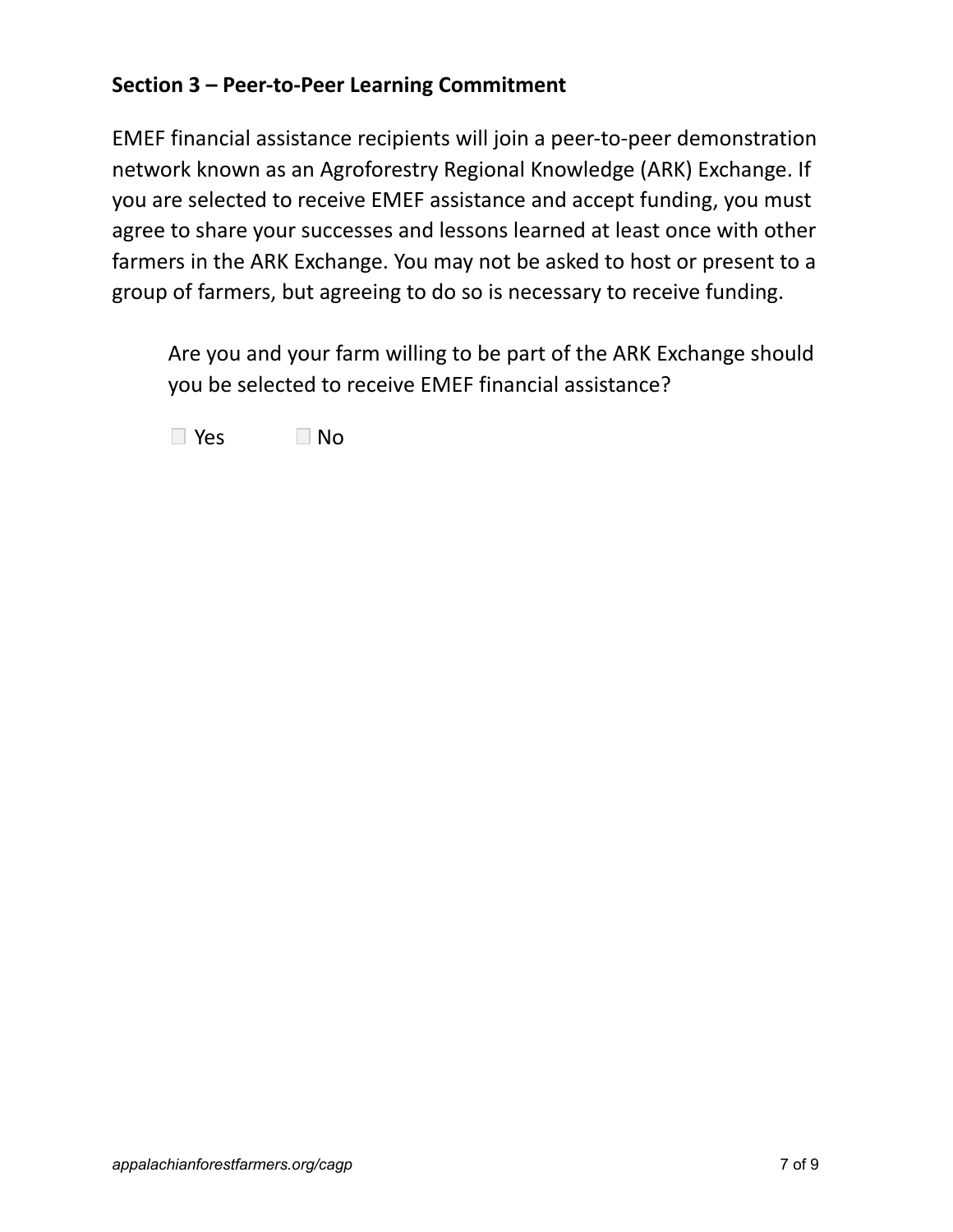## **Section 4 – Background Information** (7 questions)

1. Approximately how much of your work-week is currently spent farming crops and/or raising livestock/poultry? (check only one)

| $\Box$ 0-10% | $\Box$ 10-20%         | $\Box$ 20-30% | ∃30-40%       |
|--------------|-----------------------|---------------|---------------|
| □ 40-50%     | $\square$ 50-60%      | $\Box$ 60-70% | $\Box$ 70-80% |
| ⊥80-90%      | $\sqcup$ 90-100% $\,$ |               |               |
|              |                       |               |               |

2. Approximately how much of your current annual income comes from farming crops and/or or raising livestock/poultry? (check only one)

| $\Box$ 0-10%  | $\Box$ 10-20%         | $\Box$ 20-30% | $\Box$ 30-40% |
|---------------|-----------------------|---------------|---------------|
| $\Box$ 40-50% | $□$ 50-60%            | 160-70%       | $\Box$ 70-80% |
| ⊥80-90%       | $\sqcup$ 90-100% $\,$ |               |               |

3. What was your household's total income before taxes in 2021? (check only one)

| Less than \$10,000 | ∫\$10,000-\$19,999 | ∫\$20,000-\$29,999 |
|--------------------|--------------------|--------------------|
| ⊥\$30,000-\$44,999 | ∫\$45,000-\$59,999 | ∃\$60,000-\$74,999 |
| ∃\$75,000-\$99,999 | 5100,000-\$149,999 | ■\$150,000 or more |

- 4. How do you identify? (check <u>only one</u>)
- $\Box$  Male  $\Box$  Female  $\Box$  Neither Male nor Female  $\Box$  Prefer Not to Answer
- 5. What is your race/ethnicity? (check all that apply)
- $\Box$  White  $\Box$  Hispanic/Latino  $\Box$  Black/African American  $\Box$  Native
- American Asian Native Hawaiian or Pacific Islander Prefer Not to Answer
- 6. Are you lesbian, gay, bisexual, or transgender? (check only one)
- $\Box$  Yes  $\Box$  No  $\Box$  Prefer Not to Answer
- 7. Do you lease the farmland you manage? (check only one)
- $\Box$ Yes  $\Box$ No

If yes, for how long is your current rental arrangement? Years